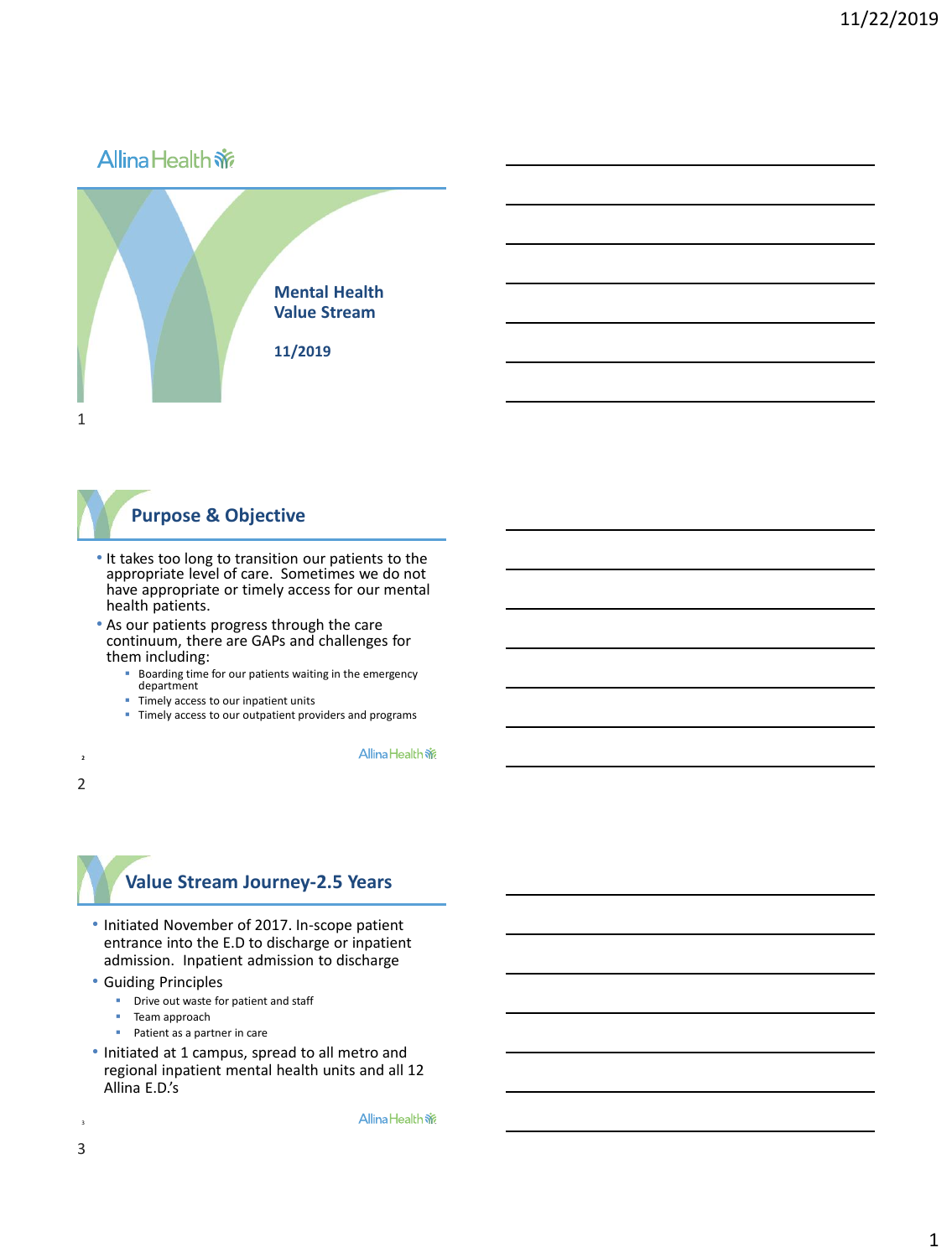| <b>Status Period</b><br><b>Executive Sponsor</b><br><b>System Value Stream Leader(s)</b> |                                                                                                                                                        | November 2019<br>Sara Criger<br>Joe Clubb, Paul Goering.<br>Mari Holt |                 |                         | <b>Mental Health Value Stream Results</b> |             |                  |                            |                           |                              |                      |                                                            |  |
|------------------------------------------------------------------------------------------|--------------------------------------------------------------------------------------------------------------------------------------------------------|-----------------------------------------------------------------------|-----------------|-------------------------|-------------------------------------------|-------------|------------------|----------------------------|---------------------------|------------------------------|----------------------|------------------------------------------------------------|--|
| PLIPM Lead(s)<br>Katie Thompson                                                          |                                                                                                                                                        |                                                                       |                 |                         |                                           |             |                  |                            |                           |                              |                      |                                                            |  |
|                                                                                          |                                                                                                                                                        |                                                                       |                 |                         |                                           |             |                  | A3                         | Location                  | Implementa<br>tion Status    | Status<br><b>R/G</b> | Escalations/Barriers                                       |  |
| Value Stream Objective(s)                                                                |                                                                                                                                                        |                                                                       |                 |                         |                                           |             |                  | Safety<br><b>Diamoins</b>  | System                    | Design                       |                      | Go Live-Nov 2029                                           |  |
|                                                                                          | - To deliver on the Allina Promise for the mental health & addiction population<br>- To enhance the patient & staff experience in the delivery of care |                                                                       |                 |                         |                                           |             | 1:1/DNA<br>Event | ANW<br>UTD<br>TIMY         | Design                    |                              | Go Live-Nov 2029     |                                                            |  |
|                                                                                          | - To cotimize timely access to care for mental health patients                                                                                         |                                                                       |                 |                         |                                           |             |                  | IP Care<br>Model           | United<br>Unity           | Design                       |                      |                                                            |  |
| Pillon                                                                                   | Metric                                                                                                                                                 | Locatice                                                              | 2017            | <b>Base Ene</b><br>2019 | Target                                    | 2019<br>YTO | 0d               |                            | Abbott<br>Adult           | <b>Date</b>                  |                      |                                                            |  |
| Experience                                                                               | Increase ED Discharge<br>Percent                                                                                                                       | System                                                                | 63.6%           | <b>GA ON</b>            | CS ONG                                    | 63.7%       | <b>CB ONC</b>    | ED to IP                   | Child (Adol               | Uye                          |                      | Need key stakeholders discussions                          |  |
|                                                                                          | <b>Reduce CD LOC: Mental</b><br>Health Visits by 25%                                                                                                   | System                                                                | 9.66            | 8.76                    | 6.5                                       | ö           | 8.5              | <b>A&amp;R</b><br>Standard | Gett<br>System            | Uye<br>Questions             |                      |                                                            |  |
|                                                                                          | Reduce IP LOS (days)                                                                                                                                   | UNY Adult                                                             | $\overline{12}$ | 14.28                   | 12.9                                      | 8.54        | 67               | Work<br>Social             | United                    | <b>Elizabet</b>              |                      | Role of social worker on IP unit (Cindy St.                |  |
|                                                                                          |                                                                                                                                                        | <b>UNY Geri</b>                                                       | 16.5            | 13.4                    | 11.59                                     | 11.57       | 8.1              | Work                       | Unity                     | Questions                    |                      | George/Brenda Verbick/Joe Clubb)                           |  |
| Growth &<br>Value Delivery                                                               |                                                                                                                                                        | <b>ANNI ARVIV</b><br><b>ANNI CTA</b>                                  | 115<br>10.2     | 12.7<br>11.35           | 10.1<br>9.46                              | 50<br>6.3   | 11.22<br>8.91    | Standard<br>Work           | Ahheer<br><b>Regional</b> | Questions                    |                      | Need additional PIA resourcing to spread                   |  |
|                                                                                          |                                                                                                                                                        | <b>UTD AND</b>                                                        | 9.4             | 26                      | 6.72                                      | 9.04        | 11.20            |                            | United                    |                              |                      | Meeting Scheuled for spread                                |  |
|                                                                                          |                                                                                                                                                        | UTD Geri                                                              | 14.9            | 17.1                    | 16.67                                     | 16.85       | 19.56            | DAG G3                     | Unity                     | Standard                     |                      | Modified to "virtual huddle"                               |  |
|                                                                                          |                                                                                                                                                        | UTD C/A                                                               | 22              | 9.97                    | 7.79                                      | 9.21        | 7.70             | Process                    | <b>Abbott</b><br>Mercy    |                              |                      | Meeting Scheuled for spread<br>Spreading via A&R standards |  |
| Roandall                                                                                 | Increase Inpatient<br>Admissions Based on Metro Only                                                                                                   |                                                                       | 4930            | 5603                    | 5099/                                     | 6519        | 650              |                            | United                    | Uye                          |                      | identifiving DO1/DD2                                       |  |
| Health                                                                                   | budent)                                                                                                                                                |                                                                       |                 |                         | 497                                       |             |                  | IP D/C                     | Unity                     | Standard                     |                      |                                                            |  |
|                                                                                          |                                                                                                                                                        |                                                                       |                 |                         |                                           |             |                  | Process                    | Abbott                    | Questions                    |                      |                                                            |  |
|                                                                                          |                                                                                                                                                        |                                                                       |                 |                         |                                           |             |                  |                            | <b>Regional</b>           | Questions                    |                      |                                                            |  |
|                                                                                          |                                                                                                                                                        |                                                                       |                 |                         |                                           |             |                  |                            | United<br><b>Linking</b>  | <b>Standard</b><br>Questions |                      |                                                            |  |
|                                                                                          |                                                                                                                                                        |                                                                       |                 |                         |                                           |             |                  | Team                       | Abbott                    | Standard                     |                      |                                                            |  |
|                                                                                          |                                                                                                                                                        |                                                                       |                 |                         |                                           |             |                  | Assessment                 | <b>Regional</b>           | Standard                     |                      |                                                            |  |
|                                                                                          |                                                                                                                                                        |                                                                       |                 |                         |                                           |             |                  |                            | Mercy                     | Uye                          |                      |                                                            |  |
|                                                                                          |                                                                                                                                                        |                                                                       |                 |                         |                                           |             |                  | Indendiscio                | United                    | Uye                          |                      |                                                            |  |
|                                                                                          |                                                                                                                                                        |                                                                       |                 |                         |                                           |             |                  | linary<br>Discharge        | Unity<br>Ahheer           | Questions<br>Questions       |                      |                                                            |  |
|                                                                                          |                                                                                                                                                        |                                                                       |                 |                         |                                           |             |                  | Rounds                     | <b>Regional</b>           | Questions                    |                      |                                                            |  |
|                                                                                          |                                                                                                                                                        |                                                                       |                 |                         |                                           |             |                  |                            |                           |                              |                      | Allina Health &                                            |  |





- Continued opportunities in inpatient and E.D. value stream.
- Expand scope to include Allina outpatient services (Partial Hospitalization Program, Day Treatment, Outpatient Addiction and Hospital Based Clinics & Primary Care Clinics)

Allina Health %



5

5

4

### **Mental Health & Primary Care Integration**

- Reduction in our lead time for our patients referred from primary care
- Increase collaboration and seamless transitions between primary care and mental health

Three year plan:

- More accurate referrals
- Clear pathways back into mental health for established patients
- Resources & collaboration to care for patients in primary care

Allina Health %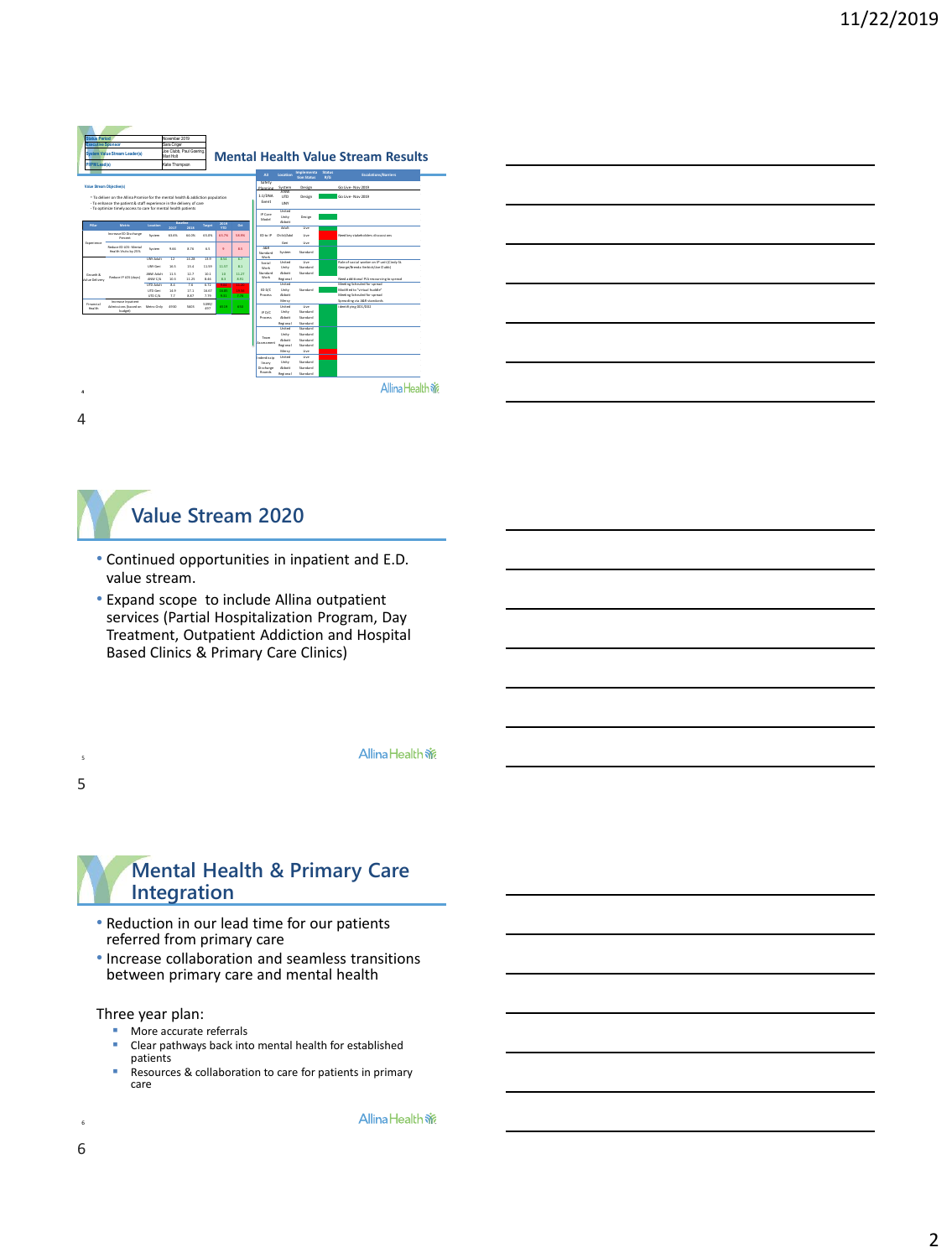### **2020 Measures of Success**

| <b>Pillar</b>             | <b>Measure</b>                                                                                                   |  |  |  |
|---------------------------|------------------------------------------------------------------------------------------------------------------|--|--|--|
| Safety & Quality          | Ensure IP Length of Stay meets budgeted targets                                                                  |  |  |  |
|                           | Reduce Potentially Preventable Readmissions                                                                      |  |  |  |
| Experience                | Reduce ED LOS (focusing on patients being admitted)                                                              |  |  |  |
|                           | Reduce lead time into our provider for patients discharged<br>from inpatient stays and our Emergency Departments |  |  |  |
| People                    | Reduce incidents of Workplace Violence experienced in<br>the ED and IP Psychiatry Units                          |  |  |  |
| Growth and Value Delivery | Meet budgeted targets for IP Admission Volumes                                                                   |  |  |  |
| Finance                   | Increase clinic capture rate of patients from our<br><b>Emergency Department and Inpatient Services</b>          |  |  |  |
|                           | Increase occupancy of Partial Hospitalization Programs &<br>Day Treatment                                        |  |  |  |
|                           | Increase number of unique patients served through<br><b>Addiction Services</b>                                   |  |  |  |
|                           | Allina Healt                                                                                                     |  |  |  |

| and the control of the control of the control of the control of the control of the control of the control of the      |  |  |  |
|-----------------------------------------------------------------------------------------------------------------------|--|--|--|
|                                                                                                                       |  |  |  |
| <u> 1989 - Johann Stoff, deutscher Stoffen und der Stoffen und der Stoffen und der Stoffen und der Stoffen und de</u> |  |  |  |
| <u> 1989 - Johann Stoff, deutscher Stoff, der Stoff, der Stoff, der Stoff, der Stoff, der Stoff, der Stoff, der S</u> |  |  |  |
| <u> 1989 - Johann Stoff, deutscher Stoff, der Stoff, der Stoff, der Stoff, der Stoff, der Stoff, der Stoff, der S</u> |  |  |  |
|                                                                                                                       |  |  |  |

7 7

#### **Cadence of Improvement: Along with sustaining gains we will…**

| <b>Care Setting</b>     | <b>First quarter</b>                                                                                                    | <b>Second quarter</b>                                             | <b>Third quarter</b>                                                                 | <b>Fourth</b><br>quarter                                                        | <b>First quarter</b><br>2021                                       |
|-------------------------|-------------------------------------------------------------------------------------------------------------------------|-------------------------------------------------------------------|--------------------------------------------------------------------------------------|---------------------------------------------------------------------------------|--------------------------------------------------------------------|
| Emergency<br>Department | Continue to<br>enhance ED-<br><b>IP Process-</b> focus<br>on Child Adolescent and<br>patient assigned to<br>head in bed | Spread Dispo<br>Huddle/DC<br><b>Standard Work-</b><br>ANW         | System go live<br>Safety<br>Planning                                                 | Spread Dispo<br>Huddle/DC<br>Standard<br>Work- UTD                              |                                                                    |
| Inpatient<br>Psychiatry | Implement<br>Care Model                                                                                                 | Improve<br>completion<br>time for<br>comprehensive<br>assessments | Design $2^{nd}$<br>Opinion<br>Consult for<br>psychiatrically<br>unstable<br>patients | Enhance<br>Referral<br>Process for<br><b>IRTS Patients</b>                      | Improve AM<br>Discharges and<br>close our<br>transportation<br>gap |
| Outpatient<br>Care      | Design IP to<br>Clinic w/in 7<br>days                                                                                   | Increase<br>patients from<br>IP to PHP w/in<br>7 days             | Increase our<br>capture rate<br>from IP/ED to<br>OP by 30%                           | Enhance<br>communicati<br>on hetween<br>providers at<br>all settings of<br>care |                                                                    |

8

## **The E.D. as the Safety Net**

- Increase in the number of Group Homes discharging residents to hospital E.D's. Increased from monthly to weekly
- Increase in the number of children in child protection custody discharged from foster homes to E.D.'s
- Utilizing a high huddle structure bringing together Allina, County, Group Home Leaders and Contract Case Management agencies

Allina Health %